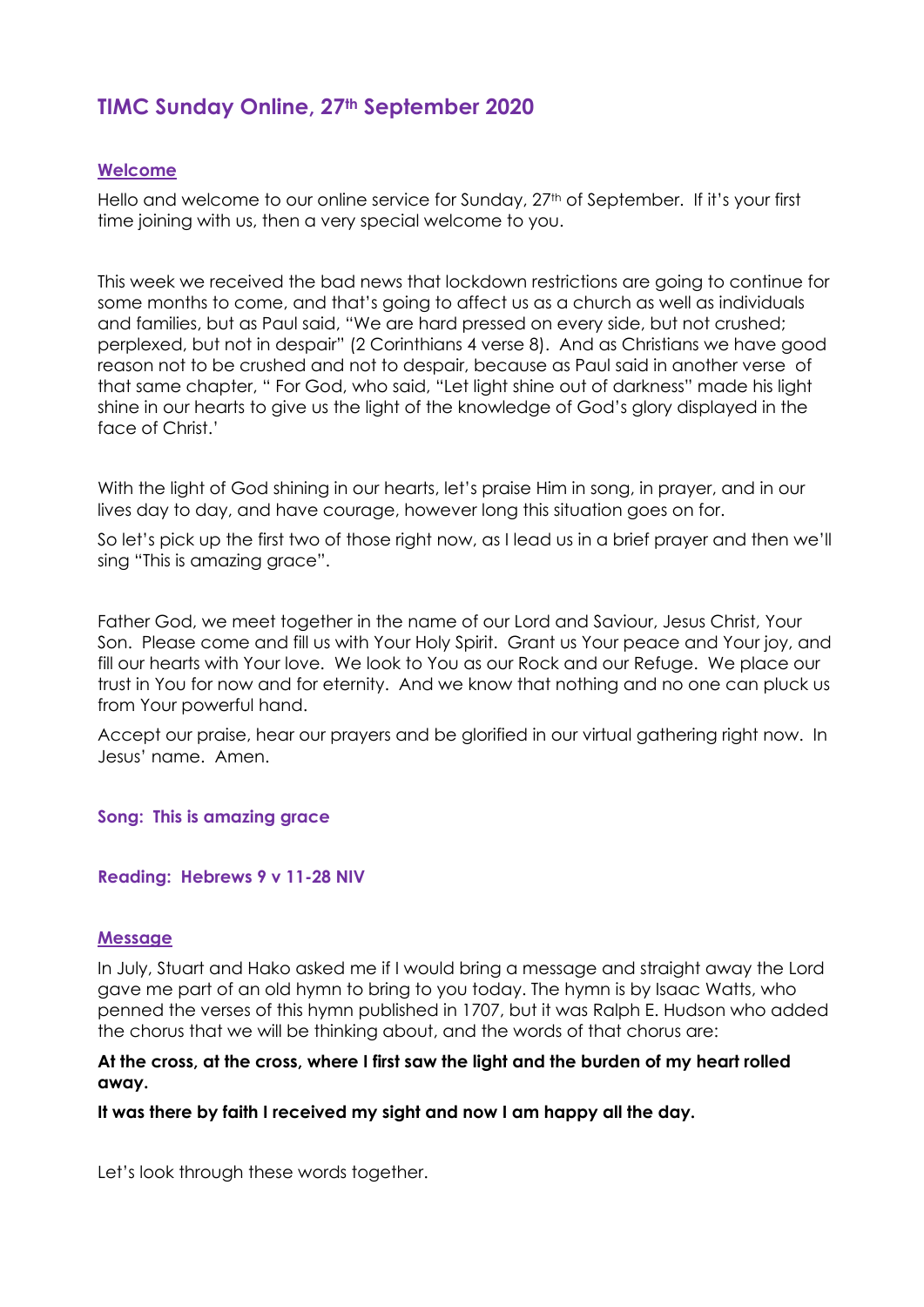# **At the cross, at the cross.**

Why is this repeated phrase, 'at the cross' so special? Why do we still sing about this event that happened over 2,000 years ago? Why do buildings around the world have this shape within their structure, why do we have the shape of the cross displayed for people to see both outside and inside places of worship?

You might have the shape of the cross in your home to look at, wear or to hold. It would be right to consider why do people want to remember such a barbaric act and to sing about it in times of worship.

All these questions are answered in this: It's because of **who** was on that cross! Let's consider today, who was on that cross and why He was there.

Today is Yom Kippur, the holiest of days for the Jewish community across the world. Yom Kippur translated into English, Yom – meaning 'day' and Kippur – 'to atone'. Breaking the word 'atone' down we get **at – one** but who do we need to be at one with?

The Bible tells us we need to be 'at one' – atoned with God. Throughout the Bible we read that God is a God of love, but also a God of justice. He loves us and desperately wants to have fellowship with us, but to do that we need to be pure and clean of all sin. Sins are all the ungodly thoughts, acts and deeds that we have done in our lives, and God who is pure and holy cannot look upon it.

God laid out the map right from the very beginning. He set out the plan to allow the Israelites to be atoned to Him (recorded in the Old Testament book of Leviticus), with steps for how the High Priest needed to be cleansed, the sacrifices of the animal's lifeblood being shed and the scapegoat for the sins of the people being released into the wilderness.

More scripture references are set out for us through the Bible and they can be found throughout the Old Testament in Isaiah 53, Psalm 22, Hosea 13, and also in the New Testament by John the Baptist saying , 'Behold the Lamb of God who takes away the sin of the world', these scriptures are like stepping stones leading us to see God's plan that led to Jesus dying for us, his act of love so that we could be with Him forever.

Jesus led his life on this earth without sin. He knew the plan was for Him to go to the cross and that all of mankind's sin would be laid on Him on that day. Jesus had never known sin, had never known what it would be like to be separated from his Father, yet He took it all so that He could once and for all be that sacrifice in atoning for our sins. He was punished, so that we can go free!

Jesus' life-blood was shed on that cross and there is power in the blood of Christ. That power in his blood cleanses us from sin. As a result of the shed blood of Christ, we have access to God in worship and prayer, and we are able to lead a life free from sin and death.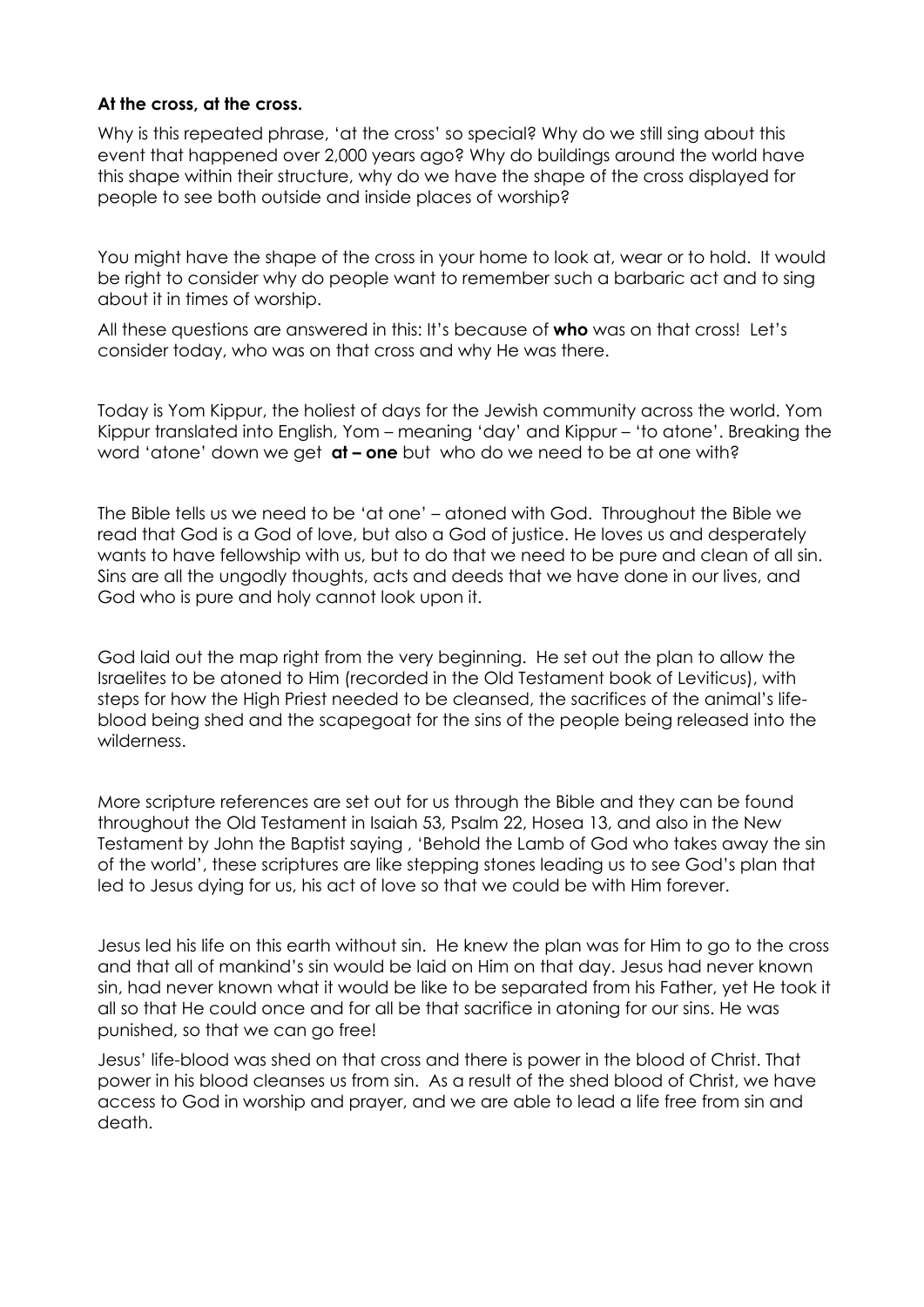To go back to the questions that I posed at the beginning, this is why people down the ages have buildings with a cross displayed as the focal point for all to see, why we sing about the cross and what it means to us today.

Going back to the chorus, *at the cross, at the cross* , maybe that's why we sing this phrase twice, it's to bring to our attention, to bring into focus the cross on which Jesus died, where He shed His blood for our sins once and for all and for everyone.

The chorus moves onto the line *Where I first saw the light* **.** 

I'd been brought up to go to church every week, I attended Sunday School which was separate to the church service and I went along to Evensong on Sunday evenings. I was part of the GFS, Girls' Friendly Society, for many years and I even gained 100%, winning a group competition, for my prayer book, which if you can see here had Jesus portrayed as the Light of the World.

Despite all of that time spent at church, it wasn't until I heard that I needed to say sorry for all the wrong things in my life and accept Jesus into my life that I finally 'saw the light'. There was a pounding in my heart as I listened to those words that Jesus had died for me so that I could live a new life and live forever with Him.

1 Peter 2 v 9 says we are called '*out of darkness into his marvellous light'.*

The next part of the line says *And the burden of my heart rolled away…*

When a person first becomes a Christian they usually have the sense that a great weight has been lifted from them and they feel a new sense of freedom that they have never experienced before. This is because Jesus has made us a new creation, the old way of life has gone and the new way of life with Jesus has begun. A new life journey with Jesus starts.

Let's go back to the book of Leviticus and the plan that God gave to His people, the Israelites. Within the law set out in Leviticus 16 and 17, on this very day of Yom Kippur, the appointed High Priest would make his preparation of a bull sacrificed for himself and his household, as he was to step into the Holy of Holies, in the presence of the Lord. Two goats would be chosen, they would look similar in every way and lots (like dice) would be taken as to which goat would be sacrificed and which one would be the scapegoat. One would be sacrificed with its life-blood being shed over the mercy seat on the Ark of the Covenant. This atoned for the unintentional sins that the people of Israel had committed. The High Priest would then place his hands on the head of the other goat and he would pray that all of the sins of people for that year would go as the goat was led out into the wilderness, taking with it all the sins that had been laid on it. This goat was the scapegoat, the one that showed to all the people that their sins had been forgiven and taken away.

We read in the New Testament, in Hebrews, that Jesus, on the cross, was the ultimate sacrifice, shedding His life-blood for all of our sins, both intentional and unintentional, and that He took away our sins once and for all time. In Jesus, all of our sins are taken away and forgotten by Him.

Our sins, and the guilt of them, can feel like a burden, a great weight, that some people say they didn't realise they were carrying. At the cross we can lay them all down and there the burden can be rolled away. Jesus has borne them all.

The chorus goes on to say, *It was there by faith I received my sight*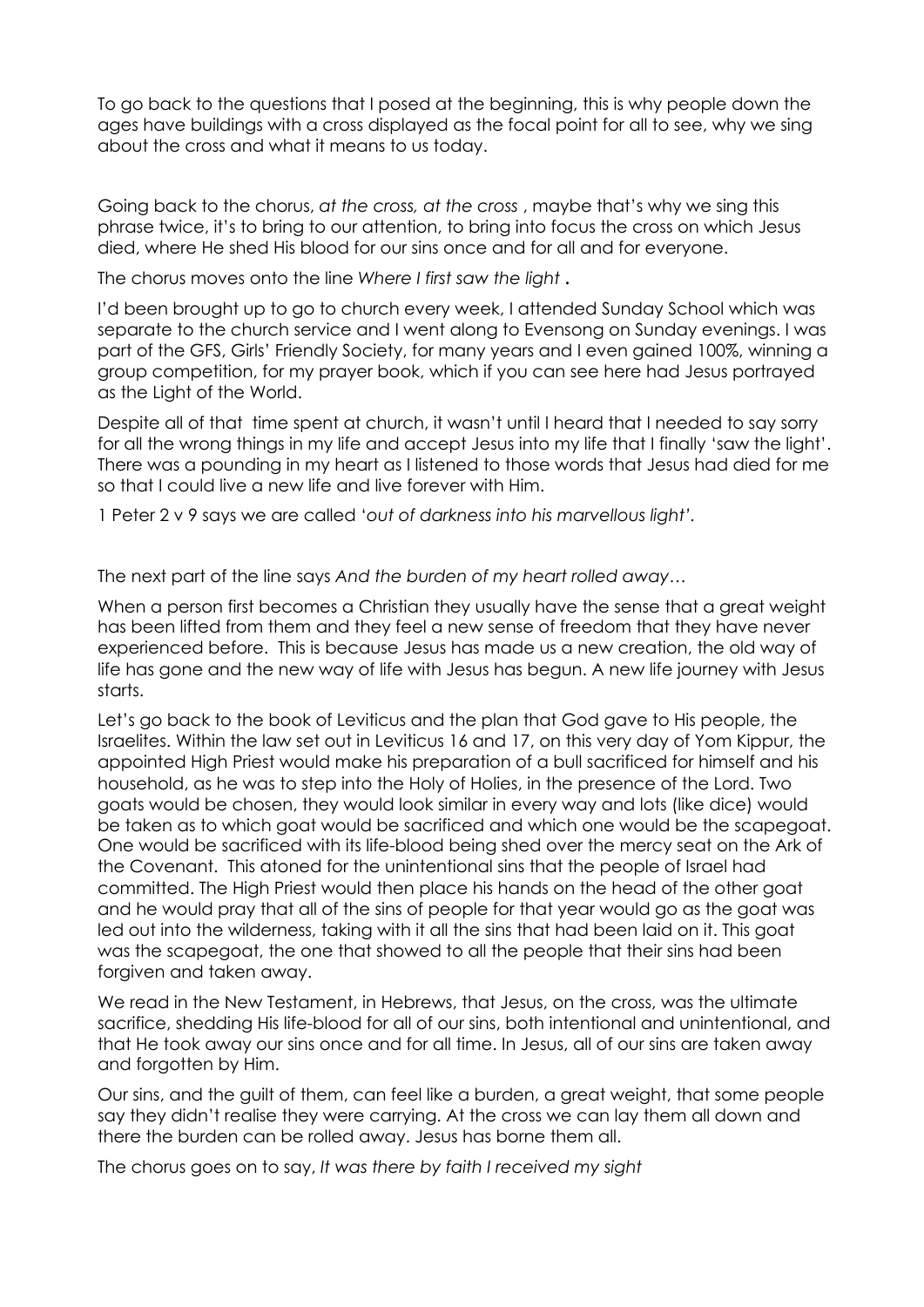Hebrews 11 v. 6 says, *And without faith it is impossible to please God, because anyone who comes to him must believe that he exists and that he rewards those who earnestly seek him.*

By taking a step of faith, we receive Jesus into our lives, because of what Jesus did for us on the cross. You and I can have a personal relationship with God. There is no way we can have this relationship through our own good works and hope that God will weigh up whether we have lived a good life for most of the time during our time on earth. God's plan has been made clear and that is through His Son, Jesus Christ.

Walking with God every day is trusting Him to be with us throughout our lives. Living our lives with Jesus as our Lord and Saviour means that we know, deep down, when we have turned our back on God and we know when we are rebelling against his will instead of doing what God wants us to do. The Holy Spirit within us shows us what is right and what is wrong. When we do step out of God's best for us, it is important that we ask God to forgive us, as Jesus taught us in His prayer, 'forgive us this day our sins, as we forgive those who sin against us'. But we come to Him knowing that our sins are forgiven and we come with assurance in the knowledge that Jesus has died for our sins both now and for evermore.

The last line of the chorus says *And now I am happy all the day*

This is an interesting line – how do you feel about this line today? Is it true for you today? Do you feel happy everyday – all the time? Does God promise that life with Him will be an easy life and that we will be happy every day?

Yes, living as a Christian does mean enjoying and experiencing life in a totally new way. Before we ask Jesus into our lives we are spiritually dead, but as we ask Him into our lives we open up an exciting new way of living that is fresh and new. He gives us a new quality of life which is open to God and lasts for ever. He brings to us love, hope and peace, along with power and patience to cope with difficulties.

Sometimes our faith and trust lie in material things we can see and possess, but over these past few months our lives have certainly been shaken and our world looks very different to how it was 9 months ago, and will probably never look the same again. Where does our happiness lie in times like these?

How would you write this line? Would it go like this … 'And now I am contented all the day'? 'And now I am satisfied all the day'? Or even, 'And now I get through the day'?!

I think I would write this line, 'And now I know I'm loved every day' … I know it doesn't scan properly, but deep down I know that I am loved with an everlasting love and have been forgiven with the amazing grace through Christ Jesus.

Today, is God calling you, like He called me many years ago? Do you feel it within your very being? It might be a quiet whisper or it might be that your heart is thumping within your chest. God calls His own and today is the day of salvation for you. God wants you to be 'at one' with Him, because He loves you and Jesus has died for you. His plan of salvation is simple, yet life-changing.

For those of you who have made that step of faith but yet are being tested by life, today God is calling to you to come back to Jesus to lay the weight that you're needlessly carrying at the foot of the cross. There is power in the shed life-blood of Christ.

# **Today we can enter boldly into the holiest of holies…and live!**

"Therefore, brethren, having boldness to enter the Holiest by the blood of Jesus, by a new and living way which He consecrated for us, through the veil, that is, His flesh, and *having* a High Priest over the house of God, let us draw near with a true heart in full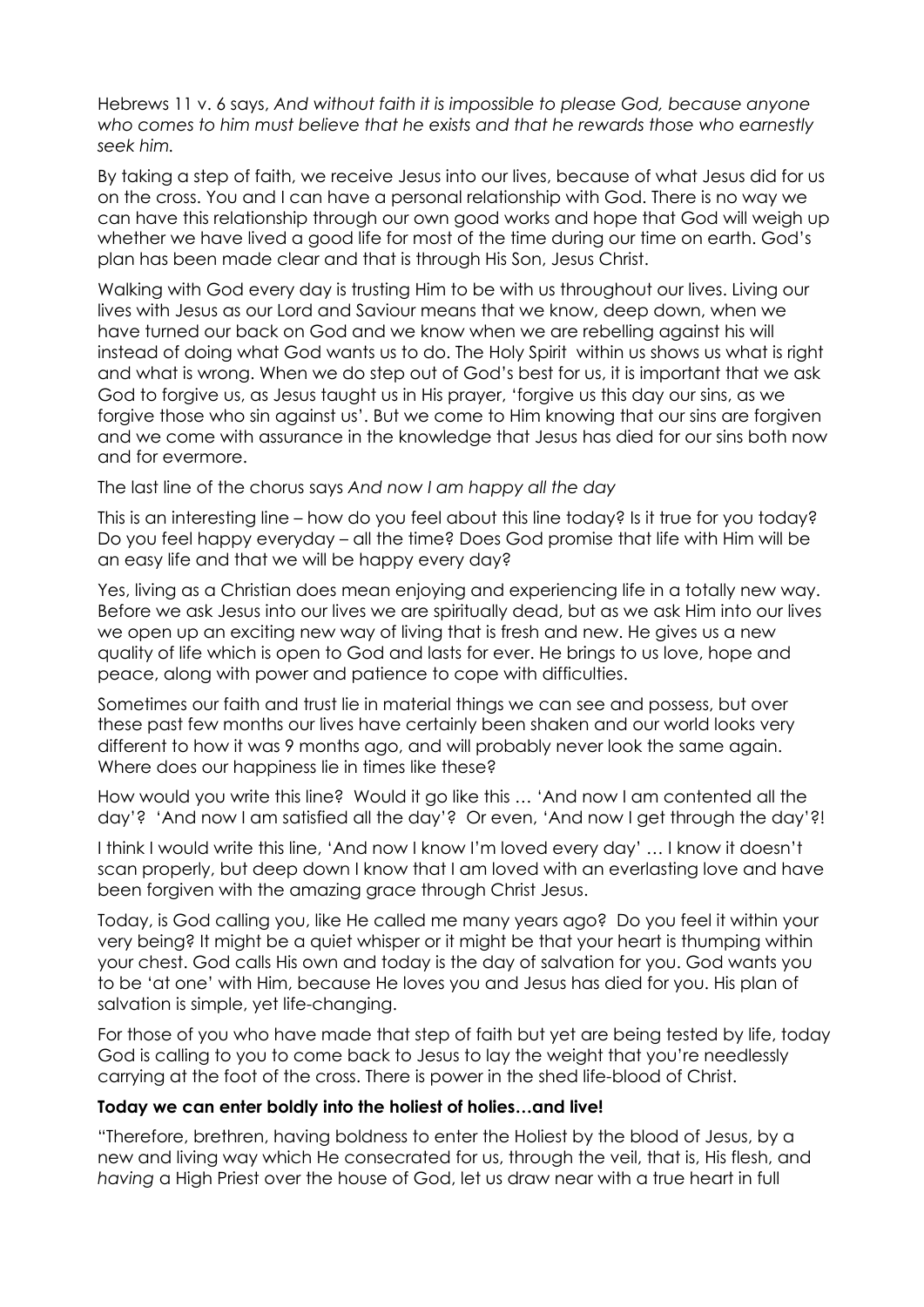assurance of faith, having our hearts sprinkled from an evil conscience and our bodies washed with pure water." (Hebrews 10:19-22)

No matter what we have done or will do, we can ask God to forgive us and we can, with confidence, come before the Lord with a pure heart and be with him forever.

Amen.

Please allow me to pray with you.

If today you are feeling God's call for salvation, please say this prayer with me.

Dear God,

I know I'm a sinner, and I ask for Your forgiveness. I believe Jesus Christ is Your Son. I believe that He died for my sin and that You raised Him to life. I want to trust Him as my saviour and follow Him as Lord, from this day forward. Guide my life and help me to do Your will.

I pray this in the name of Jesus. Amen.

And for those of you who know the Lord, please let me pray with you.

Dear Lord Jesus,

Thank You for dying for me on the cross, thank You that I know You as my Lord and my saviour.

Lord, help me to walk closer with You each day. Help me to shine Your light to others in this needy world. Help me to share Your Good News of Your unfailing love and Your amazing grace.

Amen .

# Song: My Lord, what love is this?

#### **Communion**

As Deborah shared, God has made a way for our sins to be atoned for and for us to be reconciled to Him, at the cross. Let's share together in remembering the Lord Jesus Christ and His death on the cross, through bread and the cup. But first, let's pray.

Heavenly Father, we confess our need of Your salvation. We come to you now trusting in the Lord Jesus Christ as our Saviour and Redeemer. We come in faith, sharing together as one body, to eat bread and drink the cup, to remember the Lord Jesus and to proclaim His death. Please bless us and strengthen our faith. Amen.

The Lord Jesus, on the night He was betrayed, took bread, and when he had given thanks, He broke it and said, 'This is my body, which is for you; do this in remembrance of me.'

Let's give thanks and take bread together in remembrance of the Lord Jesus.

Father God, thank You for Your Son, our Saviour, Jesus Christ. Please bless this bread to us now, as we remember Him and although we are physically separated and restricted in our meeting together, we remember that we are one body, Your people, the Church of Christ, along with all believers around the world and through the ages. Amen.